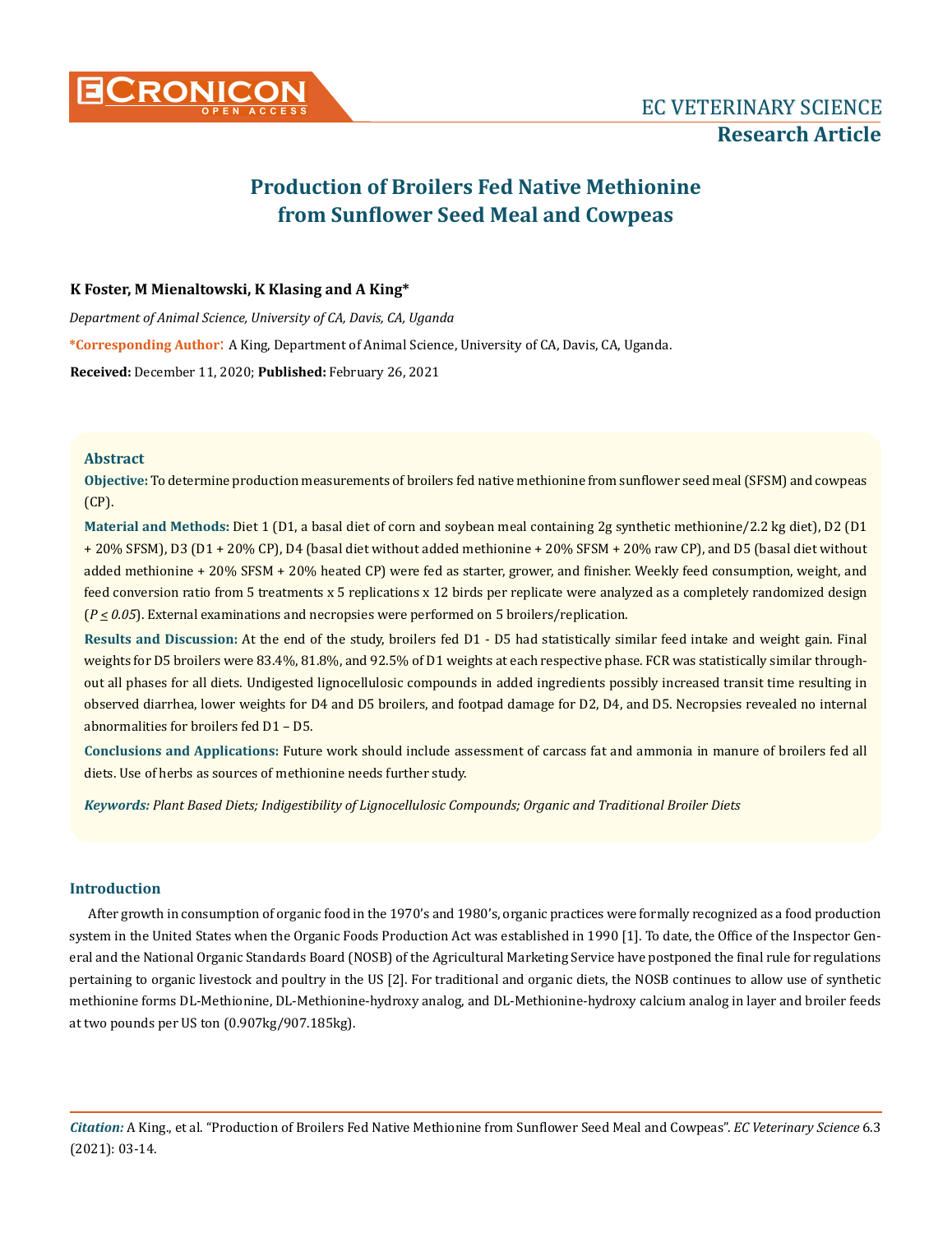Methionine is considered the first limiting amino acid in plant based poultry diets; the requirement is 0.40% to 0.57% [3,4]. Methionine provides methyl groups involved in metabolic reactions, cell proliferation, and development; and it is a precursor for cysteine. Cannibalism, poor immune system development, low body weight, poor feathering, feather pecking, and poor carcass quality are due to lack of methionine in diets [5]. Organic corn and soy with synthetic methionine remain viable sources of energy and protein for organic broilers diets. However, having several combinations of plant based feedstuff to supply innate methionine in poultry diets will be of interest to the broiler industry if the use of synthetic methionine is no longer allowed. As noted by many researchers, organic or traditional diets in which only vegetables as feed sources for methionine are used may be difficult to produce [6].

### **Sunflower seed meal and cowpeas contain methionine**

In reviews of plant based sources of native methionine, Foster (2017) and Foster *et al.* (2020) proposed the use of sunflower seed meal (SFSM) and cowpeas (CP, *Vigna unguiculata* L. Walp) - both grown in several parts of the world [7,8]. In their extensive review on the use of SFSM in poultry diets, Ditta and King (2017) noted that the nutritional quality of the meal varies greatly due to chemical, mechanical, and thermal treatments for oil extraction. A high quantity of lignocellulosic compounds and a complex protein structure may cause low digestibility and less than optimal utilization in young broilers [9]. However, Kocher *et al.* (2000) reported that SFSM can replace 100% of soybean meal with added lysine in spite of the high indigestible carbohydrate content [10].

CP are grown in Southeast Asia, Africa, Latin America, and in the southern US; they are consumed by humans and used for animal fodder [11,12]. Black-eyed peas, a CP classified as a bean, contains 0.28% to 0.34% methionine; this greater than in most legumes except for soybean [12-15]. An added advantage for the use of CP is that they contain antioxidants that may prevent deterioration of fat in broiler tissue during processing and storage [16].

CP have been assessed in poultry diets as a replacement for soybean meal and corn [17-20]. Researchers found that broiler diets supplemented with yellow-, green-, and brown-seeded peas at a ratio of 400g/kg of feed did not significantly change feed consumption [17]. There was, however, a detrimental effect on weight gain and the feed conversion ratio (FCR) without added protein and essential amino acids [17].

Indigestibility of CP may be caused by inhibitors, complex carbohydrates, and acids contained in peas [18,19]. Added enzymes increased digestibility of feed (with peas) and mixed results were reported [16,21]. Containing phytase, Natuphos® E for pigs and poultry, could be useful [22].

Investigators reported significant improvements in protein and starch digestibility after micronizing yellow-, green-, and brown-seeded peas [23]. Diets with micronized peas produced greater growth rates and increased FCR when compared to an untreated pea diet or the control containing wheat and soybean [23]. Also, autoclaving, fermentation, microwaving, and roasting have been used to increase digestibility of peas [20,24].

Bolin., *et al* (1946) suggested that needed growth factors for chicks could be supplied by Alaskan peas and soybean meal [25]. Results from diet formulations using these plant sources also suggested that combined SFSM and CP could supply adequate methionine in broiler diets [8,26]. Thus, in our present work, we compared production measurements for two organic SFSM-CP diets with native methionine to corn/soy diets containing added synthetic methionine.

## **Materials And Methods**

## **Materials**

Organic cowpeas were purchased from Sun Organic Farms (San Marcos, CA). Organic soybean oil was purchased from Edwards International Inc. (Braintree, MA). Dicalcium phosphate was obtained from Higby's Country Feed Store (Dixon, CA). All other ingredients

*Citation:* A King., et al. "Production of Broilers Fed Native Methionine from Sunflower Seed Meal and Cowpeas". *EC Veterinary Science* 6.3 (2021): 03-14.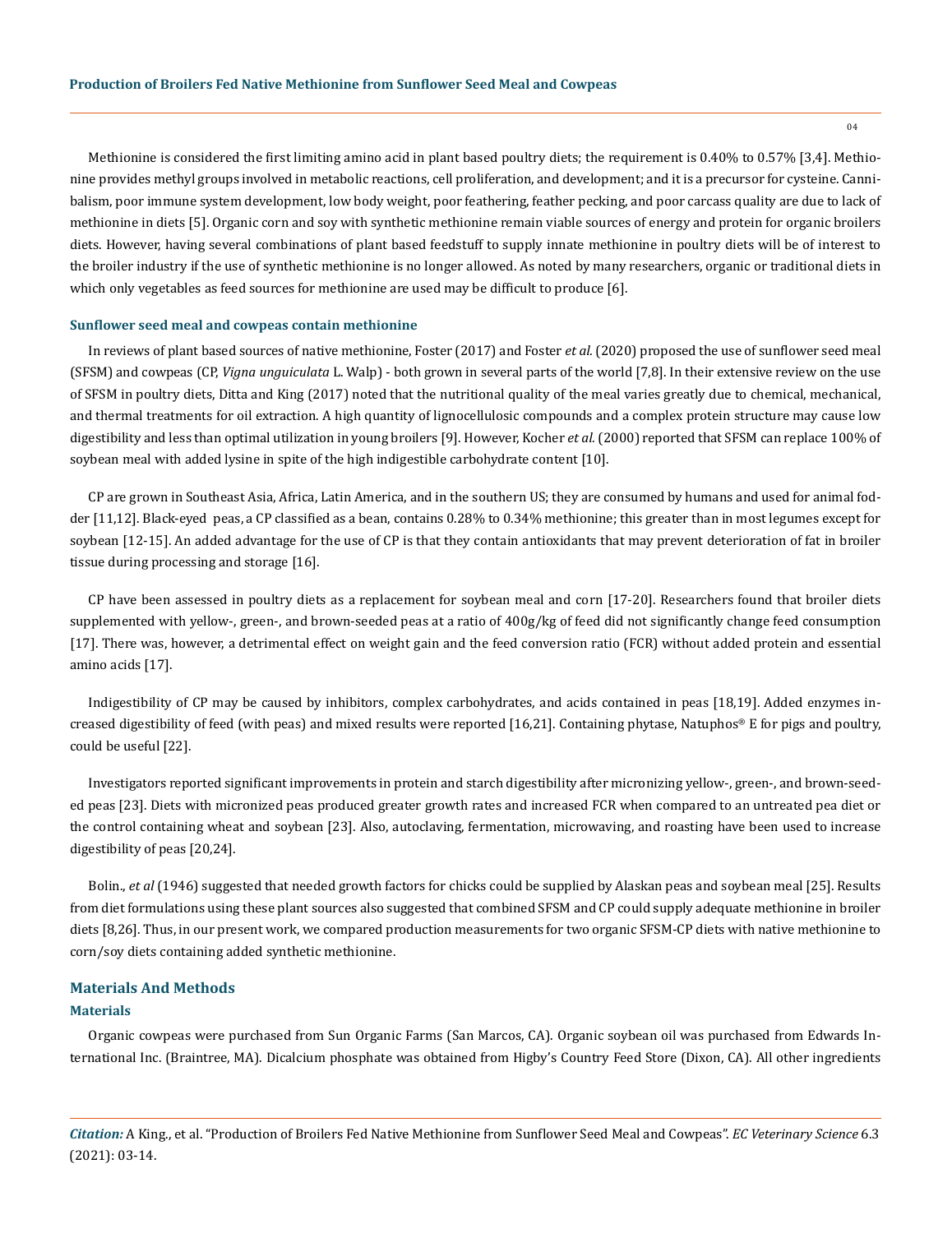were donated by Associated Feed and Supply Co. (Turlock, CA). One-day-old, unvaccinated Cobb 500 chicks were donated by Foster Farms (Livingston, CA).

## **Diets**

CP in Diet 5 (D5, below) were placed on aluminum sheets and heated for 30 min at 120°C. All CP were ground before adding to diets. Only organic ingredients were used and all diets were formulated to meet the breeder's recommendations for Cobb 500 broilers [26-28].

Diet 1 (D1) was a basal diet of corn and soybean meal, subsequently replaced in D2 with 20% sunflower seed meal (SFSM) and in D3 with 20% CP (Tables 1-3). Synthetic methionine (2g/2.2 kg) was added to D1 - D3. Both diets 4 and 5 (D4 and D5**)** contained the basal diet + 20% SFSM + 20% CP that partially replaced corn and soybean meal. D4 contained raw CP and D5 contained heated CP; neither D4 nor D5 contained synthetic methionine (Tables 4 and 5). All diets were formulated and fed as starter (0 - 10 days), grower (11 - 21 days), and finisher (22 - 42 days). Triplicates samples of diets were analyzed for nutrient content (Table 6; ANR Laboratory, University of CA, Davis) and triplicate samples of D1, D4, and D5 were also analyzed for amino acid content (Table 7; Proteomics Laboratory, University of CA, Davis).

| <b>Starter</b>                   | As Fed (kg)    |        |                 |  |  |  |  |  |  |
|----------------------------------|----------------|--------|-----------------|--|--|--|--|--|--|
| Ingredient                       | <b>Starter</b> | Grower | <b>Finisher</b> |  |  |  |  |  |  |
| Organic corn, yellow             | 48.12          | 55.10  | 58.29           |  |  |  |  |  |  |
| Organic soybean meal             | 46.39          | 39.33  | 35.86           |  |  |  |  |  |  |
| Organic soybean oil              | 1.80           | 2.10   | 2.72            |  |  |  |  |  |  |
| Dicalcium phosphate              | 1.67           | 1.49   | 1.38            |  |  |  |  |  |  |
| Limestone, ground                | 1.03           | 1.07   | 0.91            |  |  |  |  |  |  |
| Salt                             | 0.45           | 0.40   | 0.38            |  |  |  |  |  |  |
| DL-methionine 99%                | 0.26           | 0.25   | 0.25            |  |  |  |  |  |  |
| Vitamin/Mineral mix <sup>2</sup> | 0.25           | 0.23   | 0.19            |  |  |  |  |  |  |

*Table 1: Diet 1 - Basal corn/soy with synthetic methionine1 .*

 *1 2g/2.2 kg.* 

*2 Met NRC (1994) requirements.*

|                                  | As Fed (Kg)    |        |                 |  |  |  |  |  |  |
|----------------------------------|----------------|--------|-----------------|--|--|--|--|--|--|
| Ingredient                       | <b>Starter</b> | Grower | <b>Finisher</b> |  |  |  |  |  |  |
| Organic soybean meal             | 37.70          | 39.11  | 47.19           |  |  |  |  |  |  |
| Organic corn, yellow             | 33.41          | 31.81  | 23.83           |  |  |  |  |  |  |
| Organic sunflower meal           | 20.00          | 20.00  | 20.00           |  |  |  |  |  |  |
| Organic soybean oil              | 5.53           | 5.96   | 6.11            |  |  |  |  |  |  |
| Dicalcium phosphate              | 1.41           | 1.23   | 1.13            |  |  |  |  |  |  |
| Limestone, ground                | 1.05           | 1.08   | 0.94            |  |  |  |  |  |  |
| Salt                             | 0.45           | 0.40   | 0.38            |  |  |  |  |  |  |
| Vitamin/Mineral mix <sup>2</sup> | 0.25           | 0.25   | 0.25            |  |  |  |  |  |  |

*Table 2: Diet 2 - Basal diet + sunflower seed meal (20%) with synthetic methionine<sup>1</sup> .* 

 *2 NRC (1994) requirements.*

*<sup>1</sup> 2g/2.2 kg.*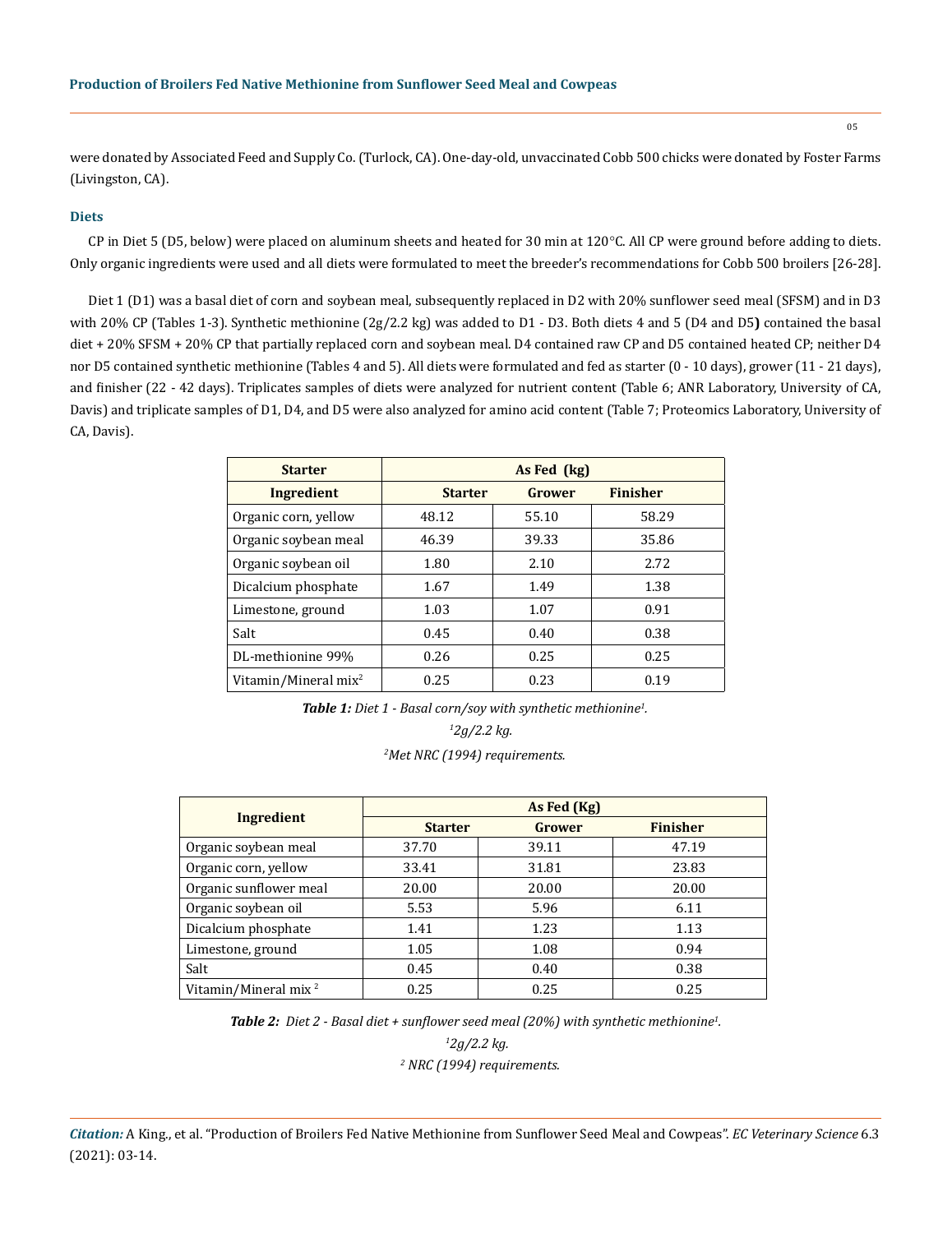|                                  | As Fed (kg)    |        |                 |  |  |  |  |  |  |
|----------------------------------|----------------|--------|-----------------|--|--|--|--|--|--|
| Ingredient                       | <b>Starter</b> | Grower | <b>Finisher</b> |  |  |  |  |  |  |
| Organic soybean meal             | 38.4           | 31.34  | 27.87           |  |  |  |  |  |  |
| Organic yellow corn              | 36.96          | 43.97  | 47.18           |  |  |  |  |  |  |
| Organic black-eye peas           | 20.00          | 20.00  | 20.00           |  |  |  |  |  |  |
| Dicalcium phosphate              | 1.60           | 1.42   | 1.30            |  |  |  |  |  |  |
| Organic soybean oil              | 0.90           | 1.19   | 1.81            |  |  |  |  |  |  |
| Limestone, ground                | 1.08           | 1.12   | 0.95            |  |  |  |  |  |  |
| Salt                             | 0.45           | 0.40   | 0.38            |  |  |  |  |  |  |
| DL-methionine 99%                | 0.30           | 0.26   | 0.25            |  |  |  |  |  |  |
| Vitamin/Mineral mix <sup>2</sup> | 0.25           | 0.25   | 0.23            |  |  |  |  |  |  |
| Choline chloride                 | 0.027          | 0.014  |                 |  |  |  |  |  |  |

*Table 3: Diet 3 - Basal diet + raw cowpeas (20%) with synthetic methionine<sup>1</sup> .*

> *1 2g/2.2 kg. 2 Met NRC (1994) requirements.*

|                           | As Fed (kg)    |        |                 |  |  |  |  |  |  |  |
|---------------------------|----------------|--------|-----------------|--|--|--|--|--|--|--|
| Ingredient                | <b>Starter</b> | Grower | <b>Finisher</b> |  |  |  |  |  |  |  |
| Organic soybean meal      | 76.98          | 49.03  | 40.38           |  |  |  |  |  |  |  |
| Organic yellow corn       |                |        | 9.41            |  |  |  |  |  |  |  |
| Organic black-eye peas    | 8.00           | 20.00  | 20.00           |  |  |  |  |  |  |  |
| Organic sunflower meal    | 5.76           | 20.00  | 20.00           |  |  |  |  |  |  |  |
| Dicalcium phosphate       | 1.31           | 0.98   | 0.88            |  |  |  |  |  |  |  |
| Organic soybean oil       | 6.27           | 7.66   | 7.74            |  |  |  |  |  |  |  |
| Limestone, ground         | 0.96           | 0.98   | 0.92            |  |  |  |  |  |  |  |
| Salt                      | 0.45           | 0.40   | 0.38            |  |  |  |  |  |  |  |
| DL-methionine 99%         | 0.30           | 0.26   | 0.25            |  |  |  |  |  |  |  |
| Vitamin/Mineral mix $2^2$ | 0.25           | 0.25   | 0.25            |  |  |  |  |  |  |  |

*Table 4: Diet 4 - Basal diet + sunflower meal (20%) + raw cowpeas (20%)<sup>1</sup> . 1 No synthetic methionine added. 2 Met NRC (1994) requirements.*

## **Experimental plan**

Chicks were randomly placed in floor pens to accommodate  $42$ -day-old birds at 2 ft<sup>2</sup>/bird. The completely randomized design consisted of 5 treatments (D1 - D5) x 5 replications x 12 birds per replicate (n = 300 birds). Feed and water were provided *ad libitum*. Electric heating lamps and brooder rings (during week 1) were used to provide appropriate food, water, and heat. Weekly feed consumption was recorded and used to calculate daily consumption for each replicate. Each bird was weighed initially and on day 10, 21, and 42. Data for digestibility of diets was incomplete and could not be reported. Eternal examination and necropsies were performed on 5 broilers per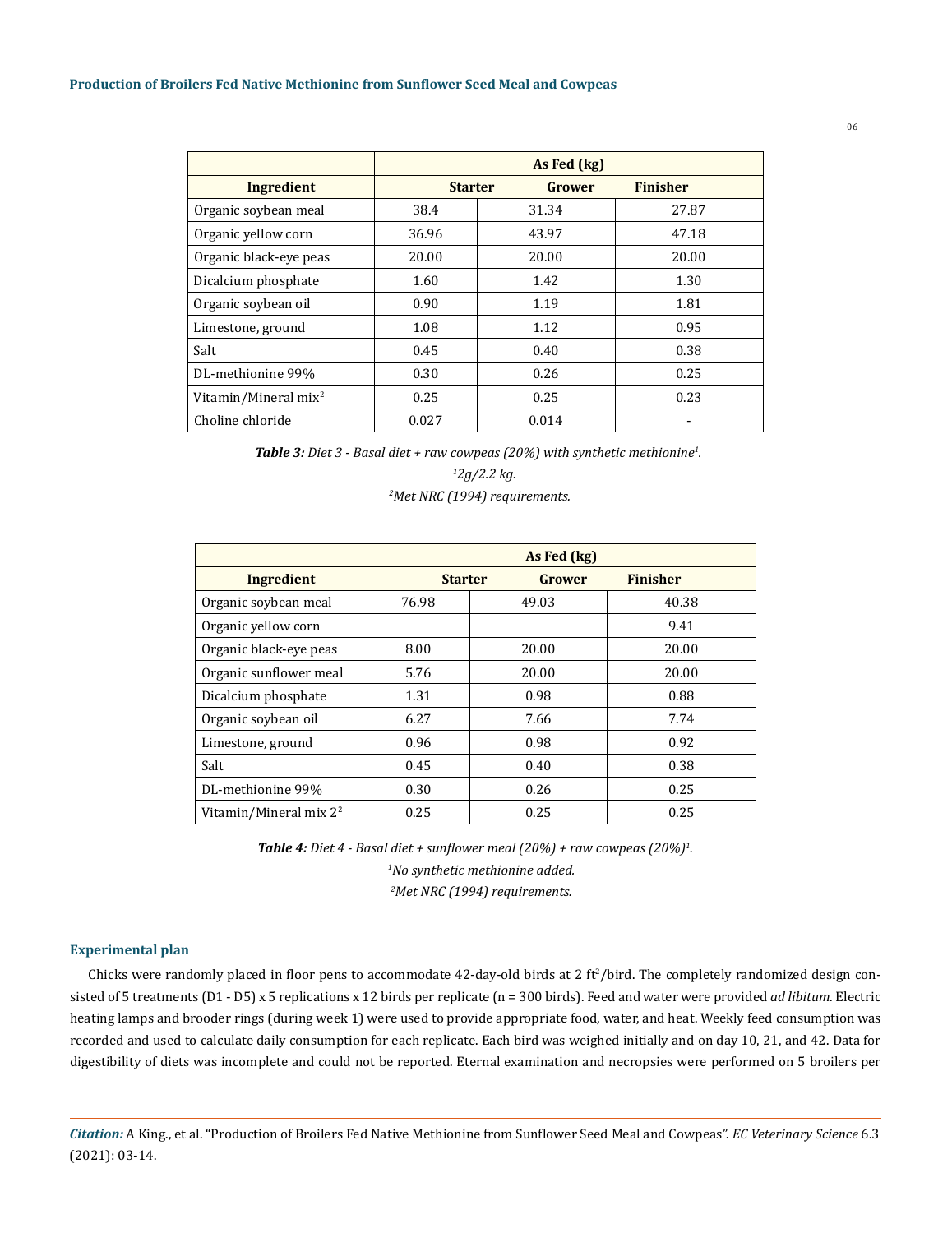|                                  | As Fed (kg)    |        |                 |  |  |  |  |  |  |
|----------------------------------|----------------|--------|-----------------|--|--|--|--|--|--|
| Ingredient                       | <b>Starter</b> | Grower | <b>Finisher</b> |  |  |  |  |  |  |
| Organic soybean meal             | 76.98          | 49.03  | 40.38           |  |  |  |  |  |  |
| Organic yellow corn              |                |        | 9.41            |  |  |  |  |  |  |
| Organic black-eye peas, heated   | 8.00           | 20.00  | 20.00           |  |  |  |  |  |  |
| Organic sunflower meal           | 5.76           | 20.00  | 20.00           |  |  |  |  |  |  |
| Dicalcium phosphate              | 1.31           | 0.98   | 0.88            |  |  |  |  |  |  |
| Organic soybean oil              | 6.27           | 7.66   | 7.74            |  |  |  |  |  |  |
| Limestone, ground                | 0.96           | 0.98   | 0.92            |  |  |  |  |  |  |
| Salt                             | 0.45           | 0.40   | 0.38            |  |  |  |  |  |  |
| DL-methionine 99%                | 0.30           | 0.26   | 0.25            |  |  |  |  |  |  |
| Vitamin/Mineral mix <sup>2</sup> | 0.25           | 0.25   | 0.25            |  |  |  |  |  |  |
|                                  |                |        |                 |  |  |  |  |  |  |

*Table 5: Diet 5 - Basal diet + sunflower meal (20%) + 20% organic heated cowpeas<sup>1</sup> .* 

 *1No synthetic methionine added.*

 *2 Met NRC (1994) requirements.*

replication (School of Veterinary Medicine, University of CA, Davis). The Institutional Animal Care and Use Committee at the University of CA, Davis approved the protocol for feeding, handling, and care of broilers.

#### **Statistical analysis**

Data for comparisons of feed intake, weight gain, final weight, and feed conversion across diets were conducted using R Studio with significance at *P < 0.05* [29]. Figures were prepared using GraphPad Prism (30).

## **Results And Discussion**

## **Nutrient content and amino acids**

Table 6 shows the nutrient content of D1-D5 for each of the diet phases. Crude fat seemed lowest in D3 (Table 3) for all feeding phases. This was likely associated with the low percent of crude fat in CP (Table 6). Table 7 shows the amino acid content of D1, D4 and D5. While some amino acids were provided in high quantities; there were no amino acid imbalances [8].

#### **Production measurements and necropsies**

Mean feed intake by bird per day for each diet phase is shown in Figure 1. Broilers fed D4 and D5 had significantly reduced feed intake for starter and grower phases as compared to D1 (Figure 1). Compared to feed consumption of D1 in the starter phase, chicks fed D4 consumed 83.9% and those fed D5 consumed 83%. In the grower phase, D4 consumed 91.2% of feed compared to D1 and D5 consumed 91.1%. By the end of the third phase, broilers fed D1- D5 had statistically similar feed intake.

Weight gain of all broilers from all diets is shown in Figure 2. Weight gain followed the same pattern across feeding phases as feed intake. FCR was statistically similar across phases for all diets (Figure 3).

Final weights are shown in Figure 4. Broilers fed D4 and D5 had significantly lower weights for the starter and grower phases when compared to those fed D1 in the same phases. D4 broilers weighed 85.4% of the mean weight of D1 broilers in the starter phase and 85.1%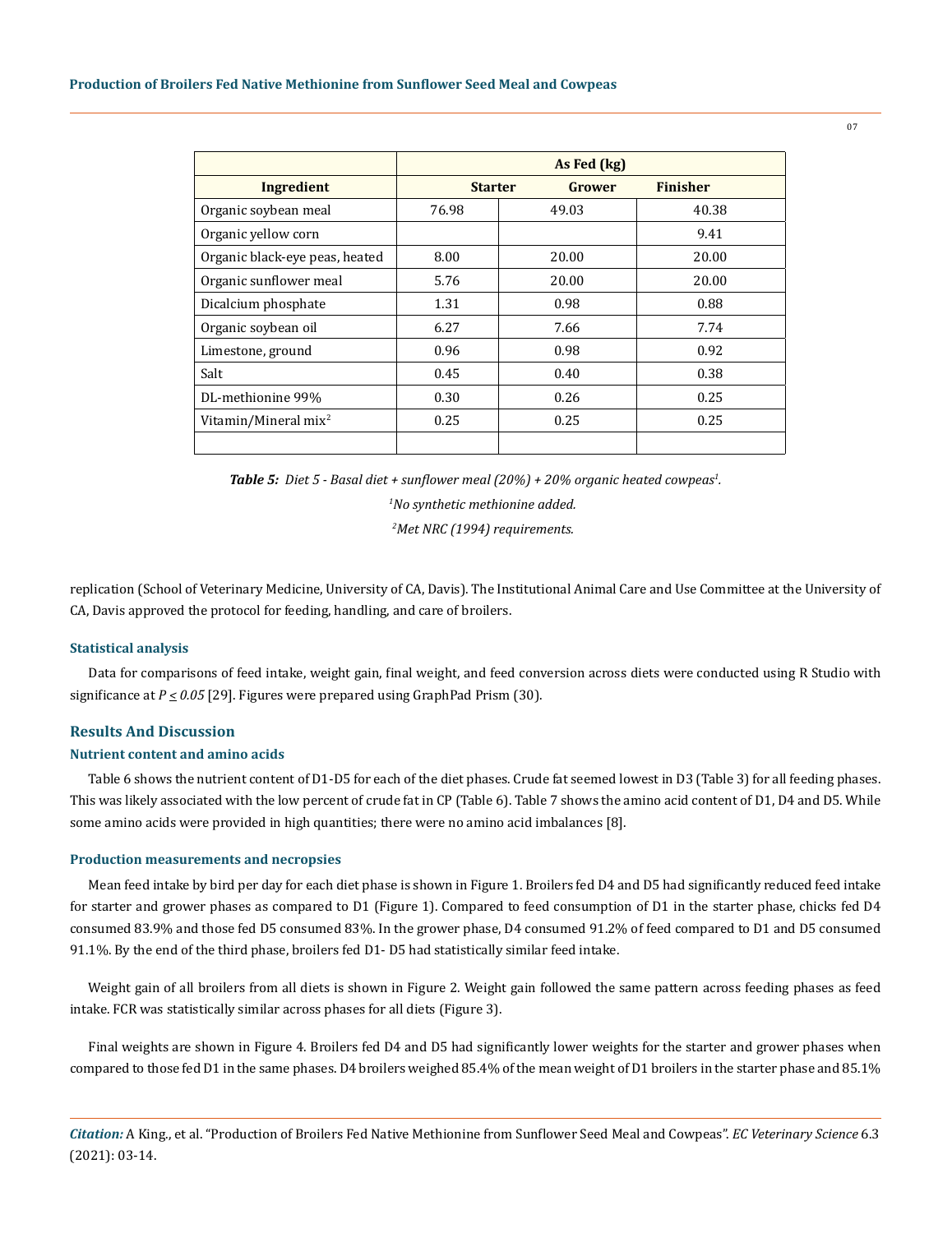|              |              |           |            |                |                | $\%$        |                     |            |                  |                    |
|--------------|--------------|-----------|------------|----------------|----------------|-------------|---------------------|------------|------------------|--------------------|
| <b>Phase</b> | <b>Diet</b>  | <b>DM</b> | <b>ADF</b> | <b>Total N</b> | <b>Protein</b> | <b>TDN</b>  | <b>Crude</b><br>Fat | <b>Ash</b> | <b>Cellulose</b> | Hemi-<br>cellulose |
|              | $\mathbf{1}$ | 90.8      | 5.1        | 4.7            | 29.2           | 70.7        | 6.8                 | 7.9<br>4.6 |                  | 7.4                |
|              | 2            | 92.0      | 8.7        | 4.2            | 26.5           | 68.2        | 11.5                | 8.2        | 6.8              | 7.7                |
| Starter      | 3            | 91.2      | 5.9        | 3.9            | 24.2           | 70.1        | 5.8                 | 7.8        | 5.2              | 7.2                |
|              | 4            | 92.6      | 7.7        | 5.6            | 34.9           | 69.0        | 12.2                | 8.2        | 6.6              | 6.5                |
|              | 5            | 92.5      | 7.9        | 6.1            | 38.1           | 68.9        | 8.1<br>12.2         |            | 6.7              | 7.1                |
| Grower       | 1            | 90.6      | 4.8        | 3.8            | 23.9           | 70.9        | 7.1                 | 7.0        | 4.3              | 7.1                |
|              | 2            | 91.9      | 8.3        | 3.8            | 23.9           | 68.6        | 12.2                | 7.1        | 6.4              | 7.9                |
|              | 3            | 90.7      | 5.1        | 3.6            | 22.2           | 70.7        | 5.8                 | 6.7        | 4.5              | 5.8                |
|              | 4            | 93.4      | 10.3       | 5.2            | 32.6           | 67.2        | 13.4                | 8.1        | 8.0              | 7.8                |
|              | 5            | 93.3      | 9.9        | 5.2            | 32.5           | 67.5        | 13.4                | 7.5        | 8.1              | 7.1                |
|              | 1            | 90.3      | 4.4        | 3.5            | 21.6           | 71.2<br>7.6 |                     | 6.7        | 4.0              | 7.2                |
|              | 2            | 92.0      | 8.1        | 3.8            | 23.6           | 68.6        | 11.6                | 7.0        | 6.2              | 8.1                |
| Finisher     | 3            | 90.9      | 5.2        | 3.7            | 23.2           | 70.6        | 6.2                 | 6.2        | 4.5              | 6.2                |
|              | 4            | 93.3      | 9.4        | 4.9            | 30.4           | 67.7        | 13.8                | 7.4        | 7.5              | 8.8                |
|              | 5            | 93.7      | 9.8        | 4.7            | 29.6           | 67.5        | 13.5                | 6.9        | 7.8              | 9.1                |

## Table 6: Nutrient content of diets<sup>1</sup> by phase.

*1 Diet D1 (control), basal diet of organic corn and soybean meal, replaced in D2 with 20% organic sunflower seed meal and in D3 with 20% organic cowpeas. D1, D2, and D3 contained synthetic methionine (2kg/2.2 kg). Both D4 and D5 contained 20% organic sunflower seed meal + 20% organic cowpeas that partially replaced corn and soybean meal. D4 contained raw cowpeas and D5 contained heated cowpeas.* 

of the mean weights of those fed D1 in the grower phase; however, weights were statistically similar for the finisher phase. Birds fed D5, had significantly lower weights for all diet phases compared to D1. Weights for broilers fed D5 were 83.4%, 81.8%, and 92.5% of D1 at each respective phase (Figure 4).

External examination by a blind scoring system revealed that footpad damage was rated highest for broilers fed D2, D4, and D5 as discussed below. Necropsies of six-week-old broilers across diets did not reveal any internal organ and muscle abnormalities. We assumed that production measurements across dietary phases were associated with indigestibility of lignocellulosic compounds in added ingredients as discussed below.

## **Indigestibility of lignocellulosic compounds and amino acids**

According to Ditta and King (2018), diets containing 20% SFSM would likely contain more lignocellulosics than D1 [9]. As shown in table 7, the starter, grower, and finisher diets for D2, D4, and D5 contained more combined cellulose and hemicellulose than that for D1. Due to the highly complex structure of the lignocellulosic compounds in SFSM, enzymatic action producing simple sugars may not have occurred [31,32]. Undigested lignocellulosic compounds can lead to greater transit time in the gut, causing diarrhea and less weight gain [32, 33]. Lower live weights of broilers were likely associated with lower %fat in carcasses [34]. Analysis of lipid and oxidation of fatty acids in thigh meat from carcasses of broilers from the present study are underway.

*Citation:* A King., et al. "Production of Broilers Fed Native Methionine from Sunflower Seed Meal and Cowpeas". *EC Veterinary Science* 6.3 (2021): 03-14.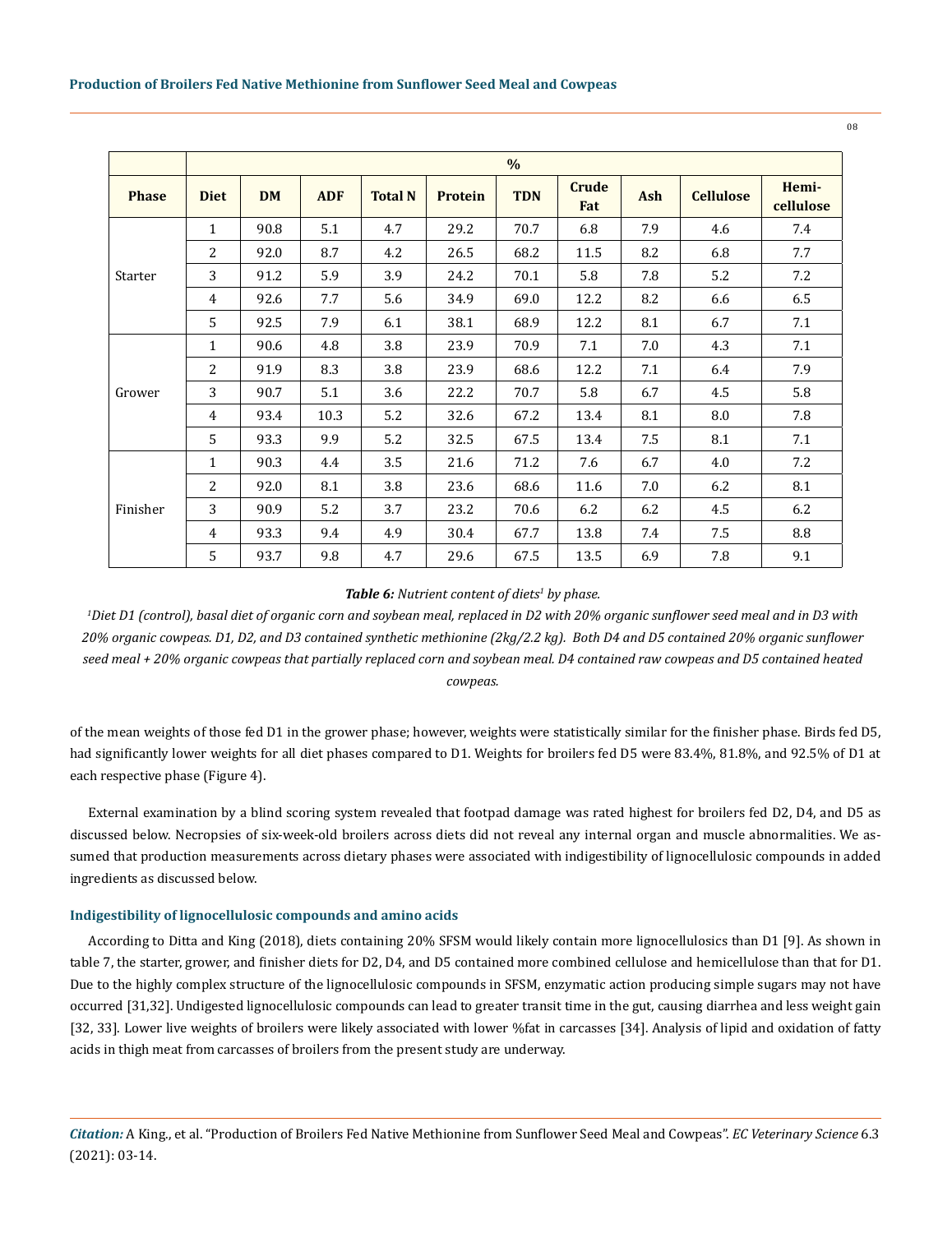|                  | <b>Starter</b> |      |      |      |      |      | <b>Grower</b> |      |      |      |      | <b>Finisher</b> |      |      |      |  |
|------------------|----------------|------|------|------|------|------|---------------|------|------|------|------|-----------------|------|------|------|--|
|                  | <b>Diets</b>   |      |      |      |      |      |               |      |      |      |      |                 |      |      |      |  |
| Amino Acid       | $\mathbf{1}$   | 2    | 3    | 4    | 5    | 1    | 2             | 3    | 4    | 5    | 1    | 2               | 3    | 4    | 5    |  |
| Asx              | 2.27           | 2.57 | 2.96 | 3.15 | 3.16 | 3.13 | 3.17          | 2.77 | 2.30 | 1.70 | 1.98 | 2.36            | 2.71 | 2.71 | 2.76 |  |
| Thr              | 0.78           | 0.87 | 1.00 | 1.06 | 1.07 | 1.06 | 1.07          | 0.94 | 0.78 | 0.60 | 0.70 | 0.84            | 0.94 | 0.94 | 0.96 |  |
| Ser              | 0.97           | 1.07 | 1.21 | 1.28 | 1.28 | 1.28 | 1.29          | 1.15 | 0.96 | 0.74 | 0.84 | 0.99            | 1.11 | 1.10 | 1.13 |  |
| Glx              | 3.80           | 4.22 | 4.74 | 5.00 | 5.03 | 5.06 | 5.11          | 4.55 | 3.79 | 2.91 | 3.34 | 3.99            | 4.51 | 4.47 | 4.49 |  |
| Pro              | 1.11           | 1.20 | 1.32 | 1.38 | 1.38 | 1.38 | 1.39          | 1.27 | 1.11 | 0.92 | 0.98 | 1.09            | 1.17 | 1.17 | 1.18 |  |
| Gly              | 0.77           | 0.87 | 0.99 | 1.05 | 1.05 | 1.05 | 1.06          | 0.94 | 0.79 | 0.61 | 0.73 | 0.88            | 1.01 | 1.00 | 1.00 |  |
| Ala              | 0.92           | 1.01 | 1.13 | 1.19 | 1.19 | 1.17 | 1.19          | 1.08 | 0.95 | 0.78 | 0.84 | 0.96            | 1.06 | 1.06 | 1.06 |  |
| Val              | 0.89           | 1.00 | 1.15 | 1.23 | 1.23 | 1.23 | 1.24          | 1.10 | 0.93 | 0.71 | 0.83 | 0.99            | 1.13 | 1.14 | 1.13 |  |
| <b>Ile</b>       | 0.86           | 0.98 | 1.14 | 1.22 | 1.22 | 1.21 | 1.22          | 1.08 | 0.89 | 0.67 | 0.78 | 0.94            | 1.07 | 1.06 | 1.07 |  |
| Leu              | 1.66           | 1.82 | 2.04 | 2.16 | 2.16 | 2.15 | 2.16          | 1.97 | 1.69 | 1.36 | 1.48 | 1.70            | 1.85 | 1.84 | 1.86 |  |
| Tyr              | 0.71           | 0.78 | 0.89 | 0.95 | 0.96 | 0.96 | 0.96          | 0.83 | 0.68 | 0.50 | 0.58 | 0.67            | 0.75 | 0.74 | 0.78 |  |
| Phe              | 1.06           | 1.19 | 1.36 | 1.46 | 1.47 | 1.46 | 1.47          | 1.30 | 1.08 | 0.81 | 0.94 | 1.12            | 1.27 | 1.26 | 1.29 |  |
| His              | 0.56           | 0.63 | 0.71 | 0.76 | 0.76 | 0.75 | 0.76          | 0.67 | 0.57 | 0.44 | 0.51 | 0.61            | 0.69 | 0.68 | 0.69 |  |
| Lys              | 1.21           | 1.38 | 1.61 | 1.72 | 1.72 | 1.69 | 1.72          | 1.50 | 1.25 | 0.92 | 1.09 | 1.29            | 1.48 | 1.47 | 1.48 |  |
| Arg              | 1.50           | 1.70 | 1.97 | 2.11 | 2.12 | 2.11 | 2.13          | 1.85 | 1.51 | 1.09 | 1.31 | 1.60            | 1.86 | 1.88 | 1.90 |  |
| Cys              | 0.36           | 0.39 | 0.43 | 0.45 | 0.45 | 0.44 | 0.45          | 0.41 | 0.35 | 0.29 | 0.31 | 0.36            | 0.38 | 0.38 | 0.38 |  |
| Met              | 0.50           | 0.51 | 0.53 | 0.50 | 0.49 | 0.47 | 0.46          | 0.45 | 0.42 | 0.44 | 0.46 | 0.51            | 0.49 | 0.48 | 0.47 |  |
| SAA <sup>2</sup> | 0.86           | 0.89 | 0.96 | 0.95 | 0.93 | 0.91 | 0.90          | 0.86 | 0.78 | 0.73 | 0.77 | 0.86            | 0.87 | 0.86 | 0.85 |  |

Table 7: Amino acid composition for diets<sup>1</sup> D1, D4, and D5.

*1 Diet D1 (control), contained synthetic methionine (2kg/2.2 kg). Both D4 and D5 contained 20% organic sunflower seed meal + 20% organic cowpeas that partially replaced corn and soybean meal. D4 contained raw cowpeas and D5 contained heated cowpeas; diets contained no synthetic methionine.*

 *2 SAA (sulfur amino acids, Cys+Met).*



# *Figure 1: Feed intake by diet1phase.*

*1 Diet D1 (control), basal diet of organic corn and soybean meal, replaced in D2 with 20% organic sunflower seed meal and in D3 with 20% organic cowpeas. D1, D2, and D3 contained synthetic methionine (2g/2.2 kg). Both D4 and D5 contained 20%organic sunflower seed meal + 20% organic cowpeas that partially replaced corn and soybean meal. D4 contained raw cowpeas and D5 contained heated cowpeas. D4 and D5 contained no synthetic methionine. Different superscripts, a/b, denote significance at P < 0.5.*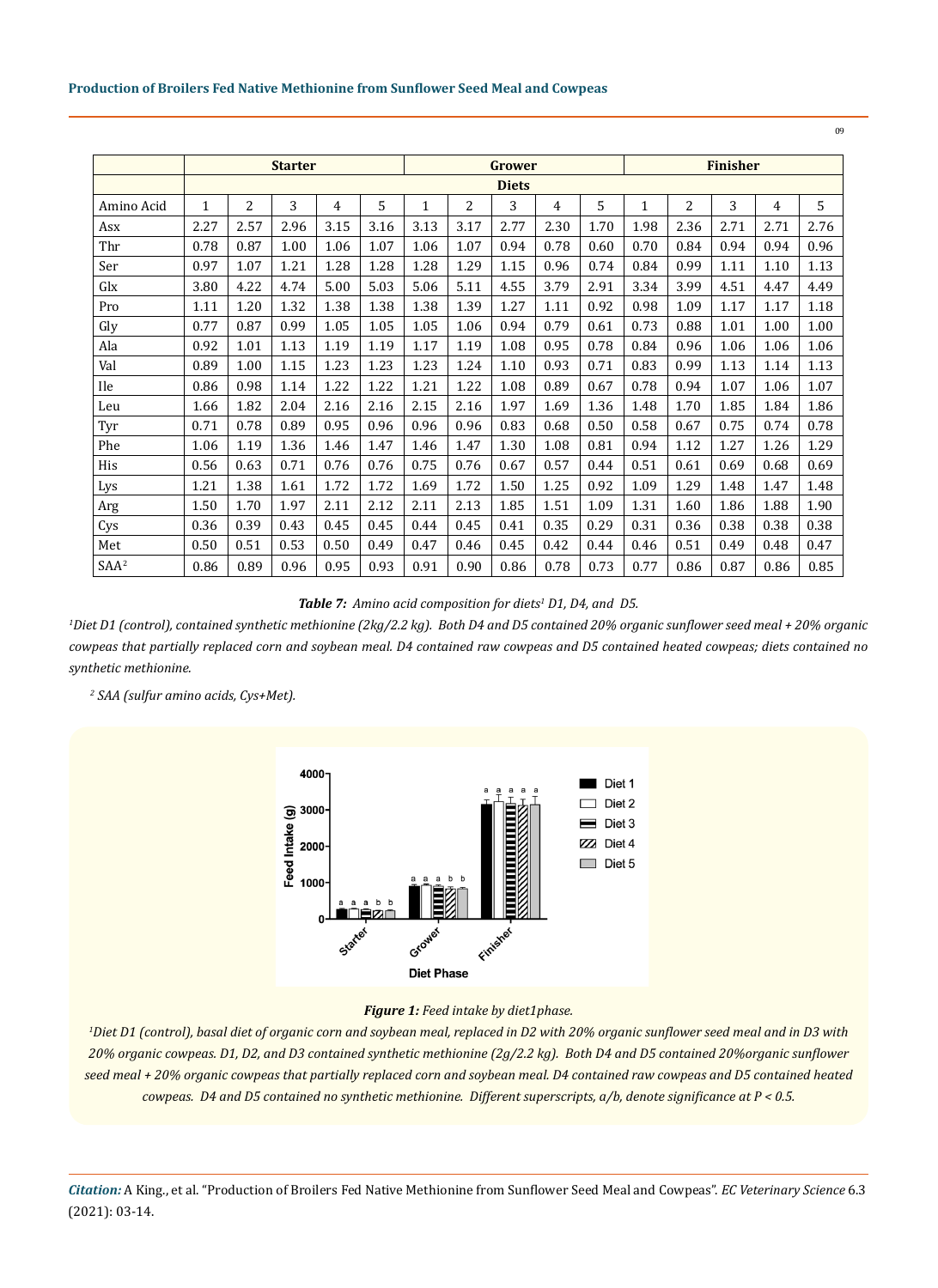

*Figure 2: Weight gain over each diet1phase for all diets.* 

*1 Diet D1 (control), basal diet of organic corn and soybean meal, replaced in D2 with 20% organic sunflower seed meal and in D3 with 20% organic cowpeas. D1, D2, and D3 contained synthetic methionine (2g/2.2 kg). Both D4 and D5 contained 20% organic sunflower seed meal + 20% organic cowpeas that partially replaced corn and soybean meal. D4 contained raw cowpeas and D5 contained heated cowpeas. D4 and D5 contained no synthetic methionine.*

*Different superscripts, a/b, denote significance at P < 0.5.* 



*Figure 3: Feed conversion in each diet1 phase for all diets.*

*1 Diet 1 (control), basal diet of organic corn and soybean meal, replaced in D2 with 20% organic sunflower seed meal and in D3 with 20% organic cowpeas. D1, D2, and D3 contained synthetic methionine (2g/2.2 kg). Both D4 and D5 contained 20% organic sunflower seed meal + 20% organic cowpeas that partially replaced corn and soybean meal. D4 contained raw cowpeas and D5 contained heated cowpeas. D4 and D5 contained no synthetic methionine.*

*Different superscripts, a/b, denote significance at P < 0.5.*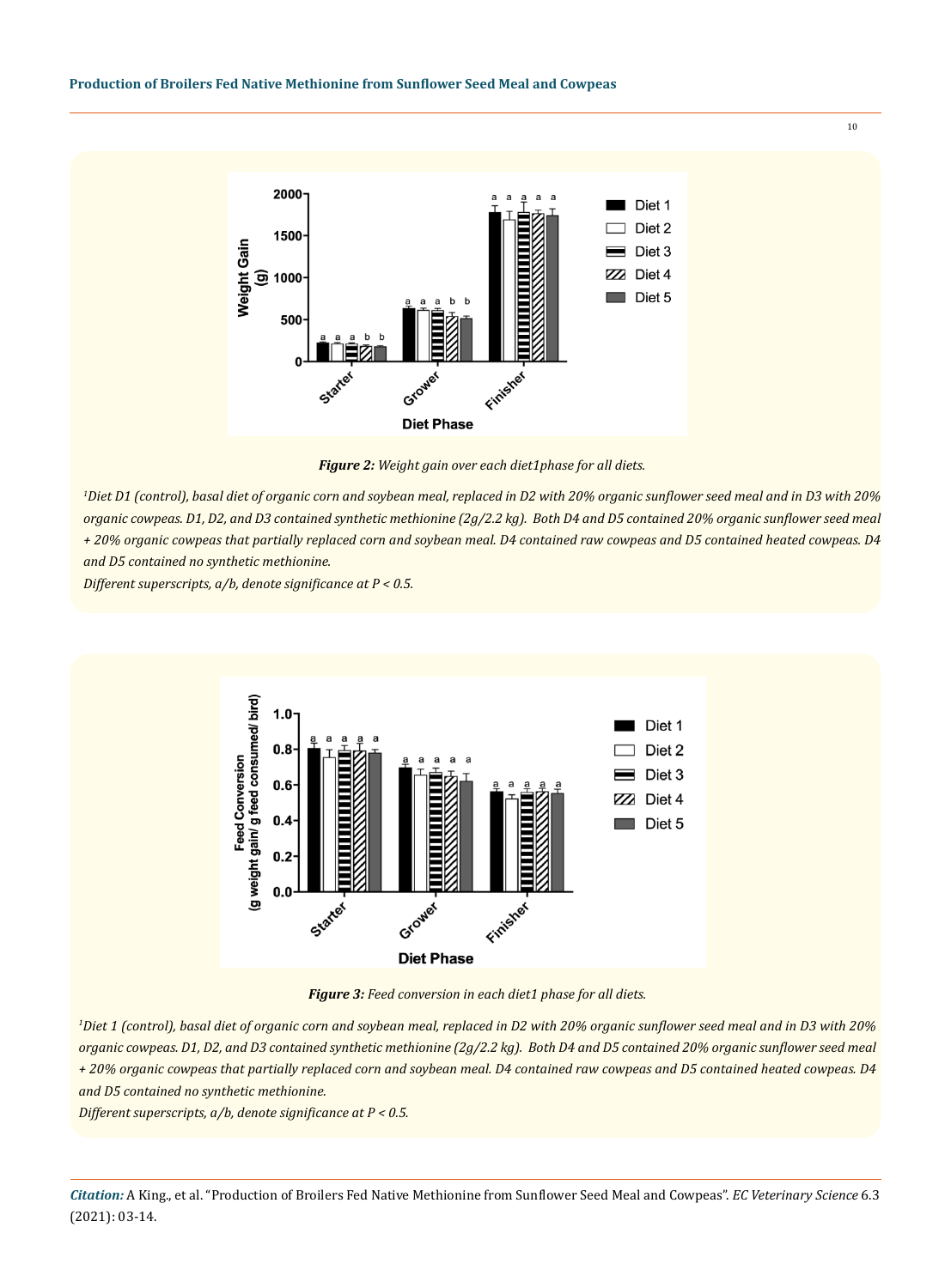

*Figure 4: Final weight of broilers for each diet1 phase for all diets.* 

*1 Diet D1 (control), basal diet of organic corn and soybean meal, replaced in D2 with 20% organic sunflower seed meal and in D3 with 20% organic cowpeas. D1, D2, and D3 contained synthetic methionine (2g/2.2 kg). Both D4 and D5 contained 20% organic sunflower seed meal + 20% organic cowpeas that partially replaced corn and soybean meal. D4 contained raw cowpeas and D5 contained heated cowpeas. Organic black-eye peas in D5 were roasted.*

*Different superscripts, a/b, denote significance at P < 0.5.* 

Though there were no amino acid imbalances, there were high levels of amino acids in our diets due to excess protein content (Table 7). When compared to other diets, D4 and D5 trended upward for total nitrogen and protein. Protein in D5 was 130%, 136%, and 137% higher than that of D1 in starter, grower, and finisher phases, respectively. Observations also indicated that D2, D4, and D5 had lower total digestible nitrogen (%TDN). Results have shown that high‐protein diets improved FCR and produced lean carcasses [33,34]. As the protein content of D4 and D5 well exceeded 28% in order to meet the methionine requirement, their carcasses may have had decreased fat content.

As noted above, legumes, such as cowpeas, also contain anti-nutritional factors such as inhibitors, complex carbohydrates, and acids [18,24]. Abdon *et al.* (2013) recommended roasting cowpeas in an electric oven at 100º C for 15 minutes before adding them to diets in order to produce a final broiler weight significantly similar to that of the control [35]. After roasting cowpeas, Anjos *et al.* (2016) reported no reduction of amino acid levels and a decrease in trypsin inhibitors [20]. Results of our study for D4 (raw CP) and D5 (heated CP) did not fully support these finding.

## **Issues for use of all vegetable diets**

As noted above and by Jacobs (2013), traditional or organic diets using only vegetables as sources of protein may be difficult to produce due to excess protein and amino acids [6,36]. Jacobs (2013) reported that excess plant protein could increase protein nitrogen, excreted as uric acid, ultimately becoming water and ammonia [36]. Moreover, she noted that excess water in fecal matter increased pathogens and breast blisters. As well, excess ammonia may cause respiratory problems and lead to susceptibility for footpad damage and other diseases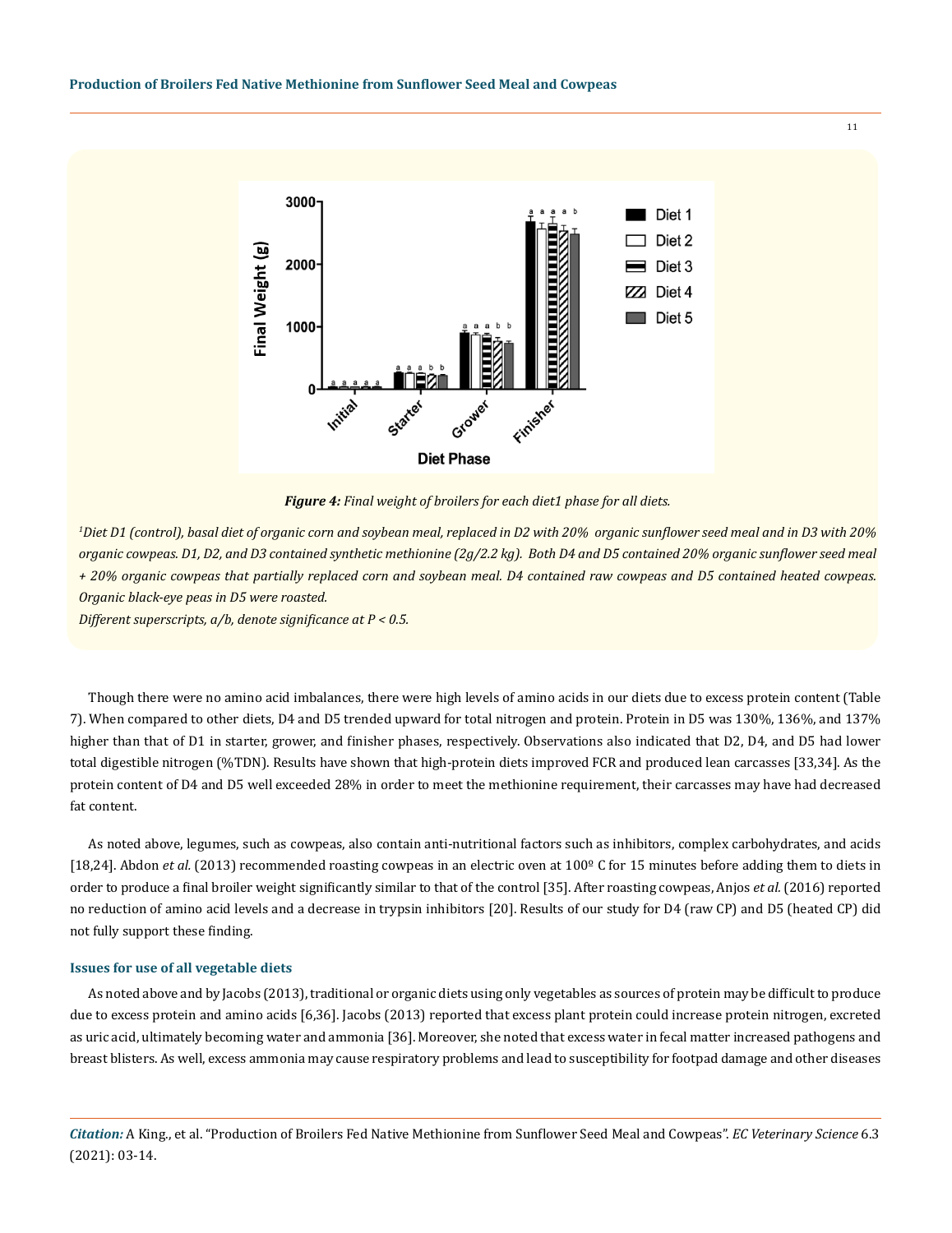[36]. In our work, observations revealed that birds fed D2, D4, and D5 needed more changes of litter (pine shavings) as their manure contained a higher concentration of water. Possibly, this finding was associated not only with effects of indigestible lignocellulosic compounds but also excess uric acid (water and ammonia) caused by the high concentration of nitrogen in the diet [37].

Ultimately, greater nitrogen (NH<sub>3</sub>) and hydrogen sulfide from S-containing amino acids, could cause health issues for birds and workers [37,38]. Pre-digestion methods such as the addition of probiotics or post digestion ones (type of litter, housing type) could significantly reduce ammonia and other noxious gases in layer and broiler houses [37,38]. More research to assess the capacity of probiotics and post-digestion methods to reduce (NH $_{\rm 3}$ ) in manure of broilers fed diets as provided in the present study is needed.

## **Use of herbs as sources of methionine**

To supply methionine, Hayat *et al.* (2014) fed a synergistic blend of herbs, including *Andrographis paniculata* (green chiretta), *Ocimum sanctum* (holy basil or tulsi), and *Azadirachta indica* (neem) [39]*.* These herbs are said to mimic methionine activity in the body of poultry [39,40]. The researchers found no significant difference ( $P > 0.05$ ) in feed consumption, weight gain, and FCR when compared to a basal diet with synthetic methionine. More work on use of these and other herbs should be conducted.

## **Applications**

SFSM-CP broilers not receiving synthetic methionine had significantly lower final weights compared to those fed the control with added methionine. If reduction in body weight is due to less fat content, use of the diet may be of value to consumers. Thus, determination of broiler carcass yield, carcass fat, oxidation of fat in thigh meat, α-tocopherol (antioxidant), and the fatty acid profile in all diets should be compared. Likewise, increased ammonia production should be further investigated. More work on use of various herbs that mimic the effect of methionine should be conducted as well.

## **Acknowledgements**

Authors thank Associated Feed and Supply Co. (Turlock, CA) and Foster Farms (Livingston, CA) for donation of feed ingredients and broiler chicks, respectively. We are appreciative of assistance from Ms. Kirsten Leal, the Staff at the Hopkins Facility (Animal Science, UC Davis), and students as well as Dr. Rodrigo Gallardo in the School of Veterinary Medicine, UC Davis. Research was funded by the California Agricultural Experiment Station.

## **Bibliography**

- 1. Library of Congress. Organic Foods Production Act (2018).
- 2. NOSB. Organic Livestock and Poultry Practices (2018).
- 3. Chamruspollert M., *et al.* ["Determination of the methionine requirement of male and female broiler chicks using an indirect amino](https://pubmed.ncbi.nlm.nih.gov/12162337/) [acid oxidation method".](https://pubmed.ncbi.nlm.nih.gov/12162337/) *Poultry Science* 81 (2002): 1004-1013.
- 4. [Usama A and M Ashraf. "Methionine + cystine requirement of broiler chickens fedlow‐ density diets under tropical conditions".](https://pubmed.ncbi.nlm.nih.gov/18607766/) *Tropi[cal Animal Health and Production](https://pubmed.ncbi.nlm.nih.gov/18607766/)* 41 (2009): 363-369.
- 5. Jankowski J., *et al.* ["Nutritional and immunomodulatory function of methionine in poultry diets–a review".](https://www.researchgate.net/publication/272263665_Nutritional_and_immunomodulatory_function_of_methionine_in_poultry_diets_-_A_review) *Animal Science Journal* 14 [\(2014\): 17-32.](https://www.researchgate.net/publication/272263665_Nutritional_and_immunomodulatory_function_of_methionine_in_poultry_diets_-_A_review)
- 6. Burley HK., *et al.* ["Formulationof organic poultry diets with readily available ingredients and limited syntheticmethionine".](https://www.sciencedirect.com/science/article/pii/S1056617119302521) *Journal of [Applied Poultry Research](https://www.sciencedirect.com/science/article/pii/S1056617119302521)* 25 (2016): 443-454.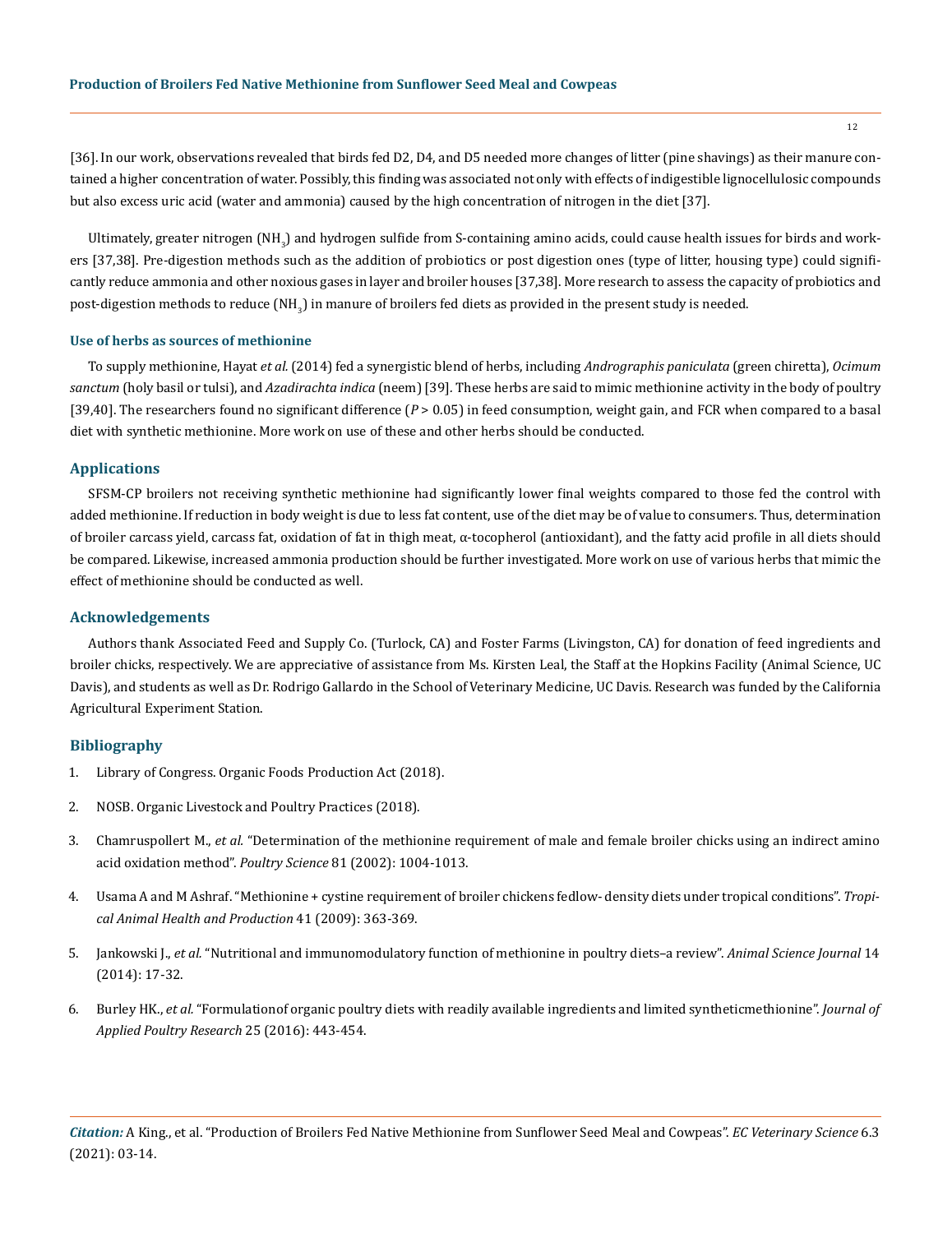- 7. Foster K. "Cowpeas and sunflower seed meal as a source of methionine in organic broiler production. University of California, Davis, ProQuest Dissertations Publishing (2017): 10635475.
- 8. Foster K., *et al.* ["Cowpeas and sunflower seed meal available source of methionine for organic poultry diets".](https://www.semanticscholar.org/paper/Cowpeas-and-Sunflower-Seed-Meal-Available-Sources-Foster-Mienaltowski/09b2a8c4e667a17ada5388aff8a10f755d8c01b5) *EC Agriculture* [\(2020\).](https://www.semanticscholar.org/paper/Cowpeas-and-Sunflower-Seed-Meal-Available-Sources-Foster-Mienaltowski/09b2a8c4e667a17ada5388aff8a10f755d8c01b5)
- 9. [Ditta Y and A King. "Recent advances in sunflower seed meal as an alternate source of protein in broilers: An overview".](https://www.cambridge.org/core/journals/world-s-poultry-science-journal/article/abs/recent-advances-in-sunflower-seed-meal-as-an-alternate-source-of-protein-in-broilers/4C0779EE05E3DB16DC58CC344AE969A7) *British Poultry Science* [73 \(2017\): 527-542.](https://www.cambridge.org/core/journals/world-s-poultry-science-journal/article/abs/recent-advances-in-sunflower-seed-meal-as-an-alternate-source-of-protein-in-broilers/4C0779EE05E3DB16DC58CC344AE969A7)
- 10. Kocher A., *et al.* ["The effects of enzyme addition to broiler diets containing high concentrations of canola or sunflower meal".](https://www.sciencedirect.com/science/article/pii/S0032579119416672) *Poultry Science* [79 \(2000\): 1767-1774.](https://www.sciencedirect.com/science/article/pii/S0032579119416672)
- 11. Davis DW., *et al.* ["Alternative Field Crop Manual \(1991\).](http://docshare03.docshare.tips/files/4774/47746137.pdf)
- 12. USDA ARS. "Basic Report: 16062, Cowpeas common (blackeyes, crowder, southern), mature seeds (2016).
- 13. [FAO. Definition and classification of commodities Pulses and derived products \(1994\).](http://www.fao.org/es/faodef/fdef04e.htmá)
- 14. Quinn J and R Myers. "Alternative Crop Guide, Cowpea: A versatile legume forhot,dryconditions. Iowa State University (2002).
- 15. Sun Organic Farms (2015).
- 16. [Peruman S and K Becker. "The antioxidant and free radical scavenging activitiesof processed cowpeas \(Vigna unguiculata\)".](https://www.sciencedirect.com/science/article/abs/pii/S0308814606000367) *Food Chemistry* [101 \(2007\): 10-19.](https://www.sciencedirect.com/science/article/abs/pii/S0308814606000367)
- 17. [Igbasan F and W Guenter. "The evaluation and enhancement of the nutritive value of yellow-, green-and brown-seeded pea cultivars](https://www.sciencedirect.com/science/article/abs/pii/S0377840196010450) [for unpelleted diets given to broiler chickens".](https://www.sciencedirect.com/science/article/abs/pii/S0377840196010450) *Animal Feed Science and Technology* 63 (1996a): 9-24.
- 18. Defang HF., *et al.* ["Performance and carcass characteristics of broilers fed boiled cowpea \(Vigna unguiculata L Walp\) and or black](https://www.researchgate.net/publication/27798293_Performance_and_carcass_characteristics_of_broilers_fed_boiled_cowpea_Vigna_unguiculata_L_Walp_and_or_black_common_bean_Phaseolus_vulgaris_meal_diets) [common bean \(Phaseolus vulgaris\) meal diets".](https://www.researchgate.net/publication/27798293_Performance_and_carcass_characteristics_of_broilers_fed_boiled_cowpea_Vigna_unguiculata_L_Walp_and_or_black_common_bean_Phaseolus_vulgaris_meal_diets) *African Journal of Biotechnology* 7 (2008): 1351-1356.
- 19. [Khattab R and S Arntfield. "Nutritional quality of legume seeds as affected by some physical treatments 2. Antinutritional factors".](https://www.sciencedirect.com/science/article/abs/pii/S0023643809000346á) *[Journal of Food Science and Technology](https://www.sciencedirect.com/science/article/abs/pii/S0023643809000346á)* 42 (2009): 1113-118.
- 20. Anjos FD., *et al.* ["Chemical composition, amino acid digestibility, and true metabolizable energy of cowpeas as affected by roasting](https://www.sciencedirect.com/science/article/pii/S1056617119302120) [and extrusion processing treatments using the cecectomized rooster assay".](https://www.sciencedirect.com/science/article/pii/S1056617119302120) *Journal of Applied Poultry Research* 25 (2016): 85-94.
- 21. Brenes A., *et al.* ["The nutritional value of raw, autoclaved and dehulled peas \(Pisum sativum L.\) in chicken diets as affected by enzyme](https://cdnsciencepub.com/doi/10.4141/cjas93-064) supplementation". *[Canadian Journal of Animal Science](https://cdnsciencepub.com/doi/10.4141/cjas93-064)* 73 (1993): 605-614.
- 22. BASF (2018).
- 23. [Igbasan F and W Guenter. "The enhancement of the nutritive value of peas for broiler chickens: An evaluation of micronization and](https://pubmed.ncbi.nlm.nih.gov/8893301/) dehulling processes". *Poultry Science* [75 \(1996b\): 1243-1252.](https://pubmed.ncbi.nlm.nih.gov/8893301/)
- 24. Akanji AM., *et al.* ["Effect of raw and processed cowpea onand heamatological profile of broiler chicken".](https://www.banglajol.info/index.php/BJAS/article/view/27490) *Bangladesh Journal of Animal Science* [45 \(2016\): 62-68.](https://www.banglajol.info/index.php/BJAS/article/view/27490)

*Citation:* A King., et al. "Production of Broilers Fed Native Methionine from Sunflower Seed Meal and Cowpeas". *EC Veterinary Science* 6.3 (2021): 03-14.